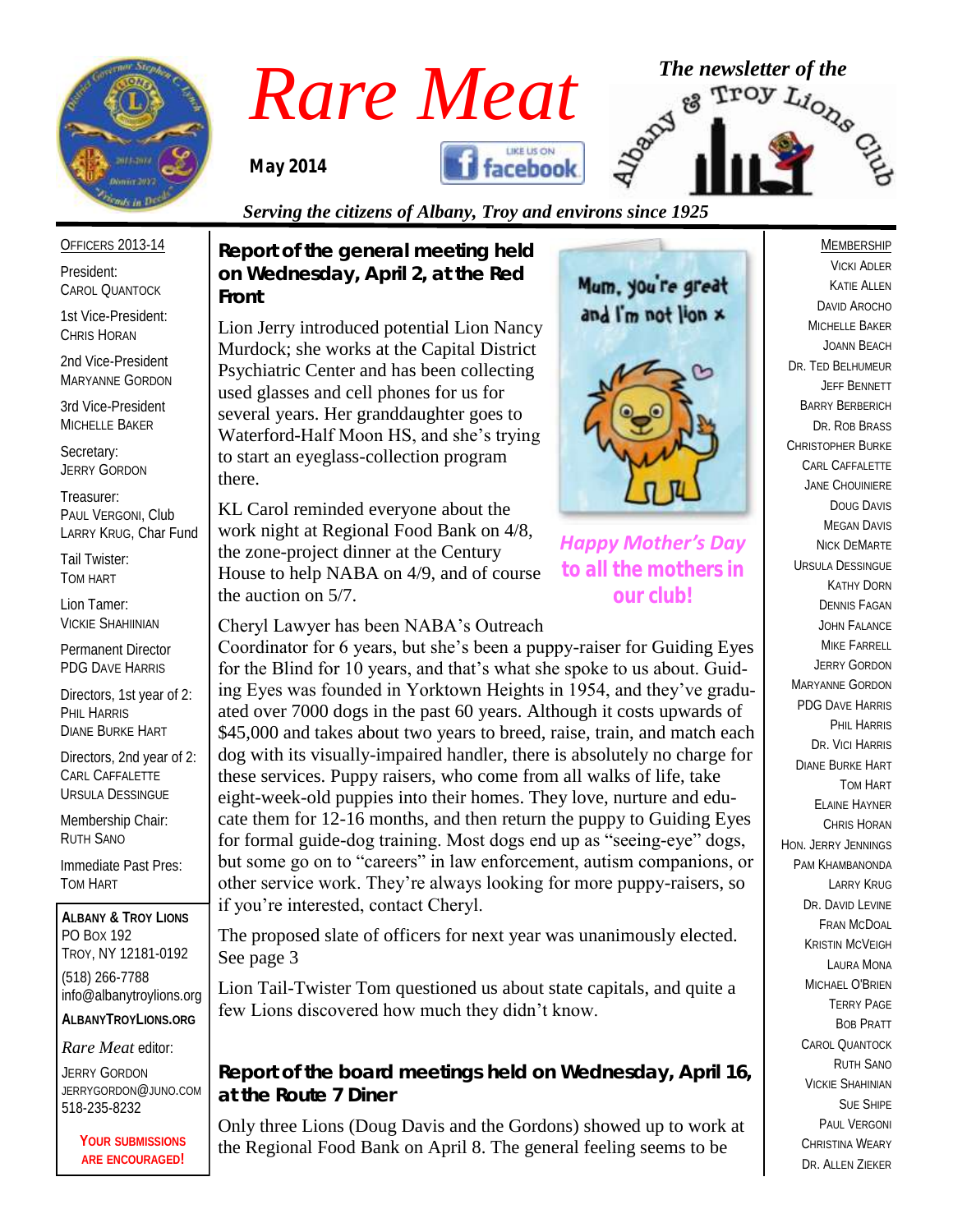that the physical requirements are too strenuous for many of our members. KL Carol will talk to RFB folks about the possibility of some other ways we can support them.

KL Carol is waiting to hear from the Red Cross to set up the rest of our blood drives for the year.

KL Carol got a call from the Albany County DA's office about an 18-yr-old boy who got into trouble fooling around with a BB gun. He's apparently a "good kid who did something stupid" and he's been assigned community-service hours working with the blind. The DA's office is hoping we can provide some supervision with an appropriate task; KL Carol is working with them to come up with something suitable.

Lion Tom reported that we have received a check for \$145 from ReSpecs for the metal eyeglass frames we sent them. The ReSpecs money is generally earmarked for donation to Guiding Eyes for the Blind.

Now that the weather is (allegedly) warming up, we'll be able to get into Lion Tom's garage to pack glasses, which hasn't been done in several months. There are probably at least 4000 pairs waiting for us. We approved buying pizza for anyone who shows up for this task. The date is TBD.

Lion Diane reports that to date, she has 26 paid reservations for the auction. She's hoping for 50, so please get your reservations in to her. *[See page 8 for details.]*

We voted to appoint Lions Jerry and Ruth as our Delegates at the International Convention in Toronto; Lion Maryanne is an Alternate.

We voted to donate \$25 toward the District Governor's gift, to be presented at his testimonial on May 16.

We approved moving \$1400 from the general fund to the charitable fund for the Klingaman Award scholarships.

Lion Maryanne read a thank-you note from a young man we got glasses for. An Albany family-court judge recognized that he needed his vision corrected (he's blind in one eye) before she could do anything else to help his situation, and so she called us.

KL Carol is working on a hearing-aid request from a resident at Carondelet.

KL Carol is working on a request from a board member at Dollars for Scholars for us to cooperate on a fundraiser for scholarships at South Colonie HS. Lion Paul pointed out that S. Colonie is one of the schools that we give a Klingaman Award to.

KL Carol got a request from a stroke victim to help get her a new service dog. Since it's not a vision situation, KL Carol referred her to some other organizations that might be able to help more than we could.

We had helped a Guatemalan woman get eye surgery at the Lions Eye Institute. Lion Jerry reported that we just got a seal campaign donation from her advocate.

Lion Jerry read a note from Lion Sandie Clark, president of the 20Y2 Hearing Conservation Society, thanking us for the 45 hearing aids we recently gave them.

We got a thank-you note from a young man to whom we had donated \$100 to help defray some of the expenses associated with his pigmentary glaucoma.

We voted to spend \$200 to sponsor a local high-school sophomore to attend the Hugh O'Brian Youth Leadership seminar at RPI this summer. HOBY is a Lions-approved affiliate and we have been supporting them for a number of years.

We voted to table donation requests from Joseph's House and Lions Camp Badger (home of the Empire State Special Needs Experience).

# Bring a potential member to a meeting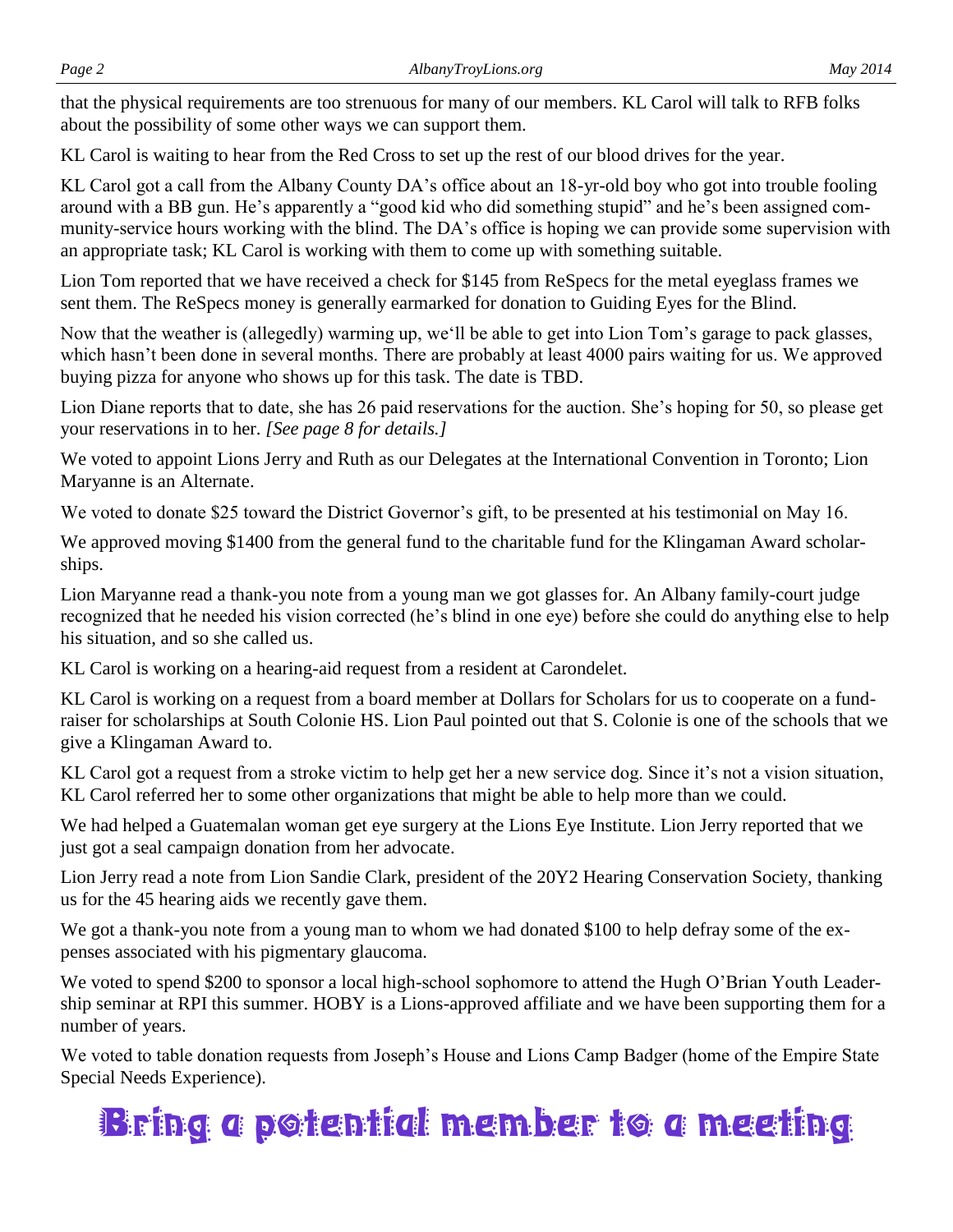#### *Who's in charge ...*

Here are your officers and board members for the next Lions year of July 1, 2014 - June 30, 2015. They were voted in at the April 2 meeting.

| President                      | Carol Quantock  | Director, 1 <sup>st</sup> of 2 years | Maryanne Gordon  |  |
|--------------------------------|-----------------|--------------------------------------|------------------|--|
| 1 <sup>st</sup> Vice President | Chris Horan     | Director, 1st of 2 years             | Mike O'Brien     |  |
| 2 <sup>nd</sup> Vice President | Laura Mona      | Director, 2 <sup>nd</sup> of 2 years | Phil Harris      |  |
| 3rd Vice President             | Michelle Baker  | Director, 2 <sup>nd</sup> of 2 years | Diane Burke Hart |  |
| Secretary                      | Jerry Gordon    | Permanent Director                   | PDG Dave Harris  |  |
| Treasurer (Club)               | Paul Vergoni    | Membership Chairman                  | Ruth Sano        |  |
| Treasurer (Char Fund)          | Larry Krug      | * Membership Vice-chair              | <b>TBA</b>       |  |
| Lion Tamer                     | Vicki Shahinian | * Membership committee               | <b>TBA</b>       |  |
| <b>Tail Twister</b>            | Tom Hart        | Immediate Past Pres                  | Tom Hart         |  |

#### \* Not a voting member of the Board of Directors

# *Our next meeting ...*

Our next meeting will be the Auction! See page 8 and make your reservation NOW!

# *KidSight*

Lion Paul helped with a screening on April 28 at the JCC in Schenectady. They screened 35 kids and flagged 2 as needing follow-up by an ophthalmologist. There are no screenings within our territory during May, but there are two in Clifton Park that Kathryn could use help with, both at 9:30 AM at Helping Hands Academy Nursery School at 41 Wermer Rd; one is on Monday May 5 and the other is on Tuesday May 6. It's just off Rte 146, about 1-1/2 miles east of Northway Exit 9.

If you can do one or both, please contact Lion Jerry at jerrygordon@juno.com or 235-8232.

# *Zone Project Results*

Seven A&T Lions that I know of (the Gordons, Quantocks, Vergonis and Chris Burke) went to the Century House for dinner on Wednesday, April 9. Along with all the other Lions and friends who showed up, 10% of the total tab generated \$152 for NABA. This may not seem like much, but it's \$152 more than they had before, and it was certainly an enjoyable evening. Also, for each meal ordered, a meal was donated to the Regional Food Bank.

# *Something we can sink our teeth into …*

*This is a great opportunity to volunteer. I encourage you all to go to www.nysmom.org and sign up.*

"I am a Lion from the Melville Lions Club in MD-20S. I am also a Dentist and an active member of organized Dentistry. Across the country, Non-Governmental Organizations and State Dental Associations have been organizing free dental care clinics for those in need.

"This year the New York State Dental Foundation, in conjunction with the America's Dentists Care Founda-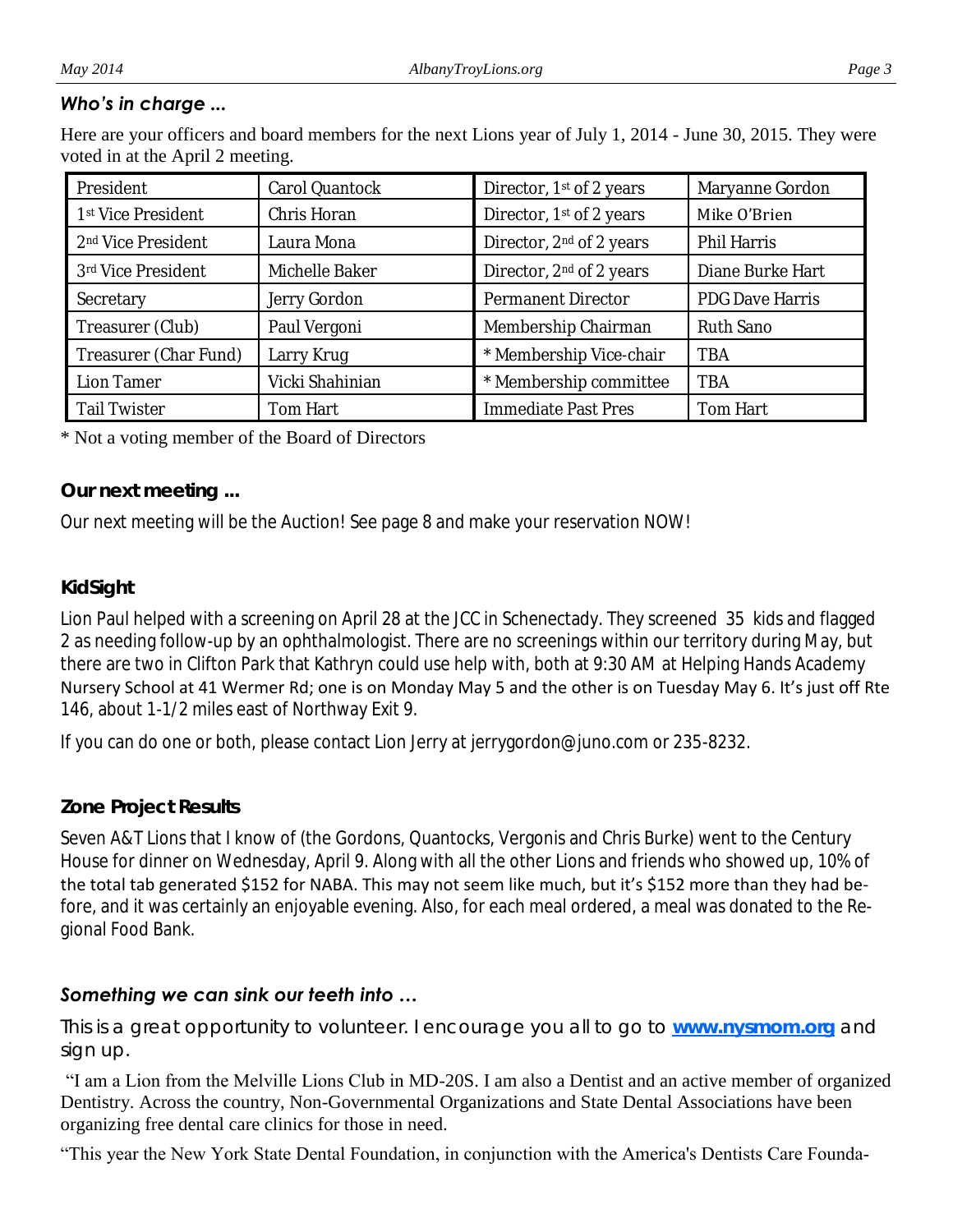tion, is organizing a "Mission of Mercy" event at Hudson Valley Community College's Edward F. McDonough [Sports Complex](https://www.hvcc.edu/campusmap/campus_map.html) on **June 13 and 14, 2014**. We are expecting to treat over a 1,000 patients in those 2 days.

"We need volunteers to fill many positions including, but not limited to, setup and breakdown of the clinic, administrative, computer, supply, sterilization, escort and security.

"Across the country at all of these events, the local Lions Clubs are there giving a hand. We hope all of the members of District 20-Y2 will join us.

"**Please go to [https://www.nysmom.org](https://www.nysmom.org/) for more information and to register to volunteer**. Please call the Foundation with any questions at [\(518\) 465-0044](tel:%28518%29%20465-0044) or email: [nysdf@nysdental.org, and f](mailto:nysdf@nysdental.org)eel free to call me at [516-459-9258](tel:516-459-9258)

*"Alone we can do so little. Together we can do so much." Helen Keller*

"Thank you so much,

Lion Scott Firestone, DDS, FAGD [Dr.Scott.Firestone@henryschein.com](mailto:Dr.Scott.Firestone@henryschein.com) "

# *NABA Gala*

In attendance at NABA'a Visionary Gala on April 12 at Franklin Plaza: (L-R) Susan Hayes, Vicki Crosier, Vicki Adler, Joann Beach, PDG Lettie Saheim, Ruth Sano, Jerry & Maryanne Gordon, Chris Burke. The five ladies on the left are all affiliated with the Sight Society of NENY/Lions Eye Bank; they were at the Gala because one of the evening's honorees was Dr Rob Schultze, the Sight Society's Medical Director. In addition, all except Vicki Crosier are Lions - Susan belongs to Ballston Spa, PDG Lettie is in Mechanicville-Stillwater, and the others are all Albany & Troy Lions. Also, Jerry is



on the NABA Board of Directors (as is A&T Lion Chris Horan) and Chris Burke is NABA's Executive Director. Ruth and Bob Sano were there to dance; maybe you saw their picture on page F3 in the Times Union of 4/18.

# *Buying on line…*

If you're planning on making a purchase at amazon.com, do it from **SMILE.AMAZON.COM** instead. You can specify Lions Clubs International Foundation (LCIF) as your charity of choice, and they'll get 0.5% of your purchase price.

# *On a personal note ...*

On April 9, Lion Paul posted on Facebook: "For my Facebook Friends who are not also friends of our daughter, Lisa, I want to share the Good News that she, Sean, and Mia share. At 12:26 am today, Lisa delivered a healthy baby boy. Jakob Paul was 7 lbs. 13 ozs. and 19.5 inches long. Both Lisa and Jakob are doing fine. A sincere thank you to each of you who expressed your concern and kept us in your thoughts and prayers."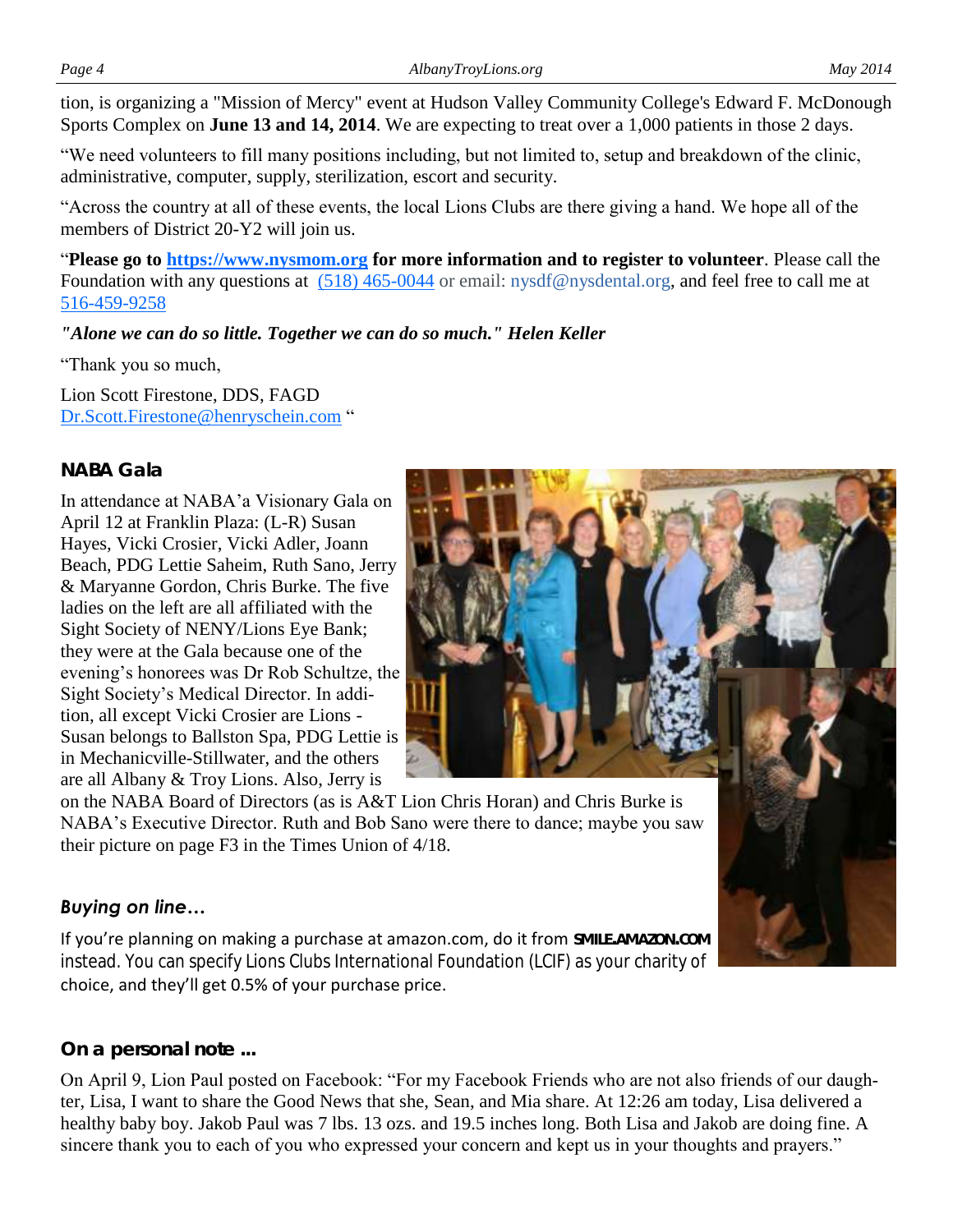*From the 3/20/14 edition of The Evangelist (thanks to Lion Diane for pointing this out):*

#### **Reading in Braille at St. Michael's**

#### **[BY ANGELA CAVE](mailto:Angela.Cave@rcda.org)**, **STAFF WRITER**

Everyone was surprised when Frances McDoal asked to be a lector at her new parish of St. Michael the Archangel in Troy - even her.

"When I was talking to Sister Kate [Arseneau, CSJ, the parish life director], it just happened," Mrs. McDoal said. "I had no idea I was going to say it."

But God must have known: "He has something to do with everything," she mused.

Mrs. McDoal, 72, has been blind since birth. Parishioners Ellen and Bob Hotz, who volunteer as pastoral care ministers, started bringing Mrs. McDoal communion last spring and then began driving her to church. They also connected her with the Xavier Society for the Blind, which now sends her Mass propers - the parts of the Mass that change from week to week - in Braille.

"I was so excited that I could read the Gospel along with the priest or deacon," Mrs. McDoal said. "It's something people might take for granted."

# **Starting at 72**

Since January, Mr. Hotz has escorted Mrs. McDoal onto the altar once a month for her turn at doing readings.

"She reads very beautifully," Mrs. Hotz said. "People come up to her after church. Some of them are in tears, they're so impressed and happy for her. That, at 72, she'd come up and do something new is impressive itself."

Mrs. McDoal says she was nervous at first, but she "knew God was with me and He could get me through it.

"I like it," she continued. "It's very interesting. It just amazes me that people think it's amazing. God's teaching me to do something that is benefiting people and myself."

Being a lector helps her pay closer attention to weekly readings: "There's something attention-grabbing about when you read them yourself."

Mrs. McDoal attended the New York State School for the Blind in Batavia from kindergarten through 12th grade, coming home to Albany only for summer vacations. She had religious instruction and attended Mass there.

#### **School days**

"My experience was mixed," she said of the school, which today only accepts children who have additional disabilities. "I missed home life, but we got to do a lot of things."

There was a roller-skating rink and a swimming pool at the school, and she was in a Girl Scout troop. Her biggest take-away from the school was learning Braille - and she bemoans that many blind children today don't get that opportunity.

After high school, Mrs. McDoal worked for the Northeastern Association of the Blind at Albany, then as a medical transcriptionist at Samaritan Hospital in Troy for 40 years. She retired in 2003.

Though she wanted to be a nurse when she was a child, she enjoyed transcribing doctors' reports with a dictating machine and typewriters, and, later, computers.

"I always said the reason I had a job was because their writing was so bad," Mrs. McDoal said with a laugh. "It was an interesting period for me."

The last time Mrs. McDoal was a member of a Catholic parish was the late 1990s, but she always received communion and listened to Table of the Lord, the Albany Diocese's weekly televised Mass.

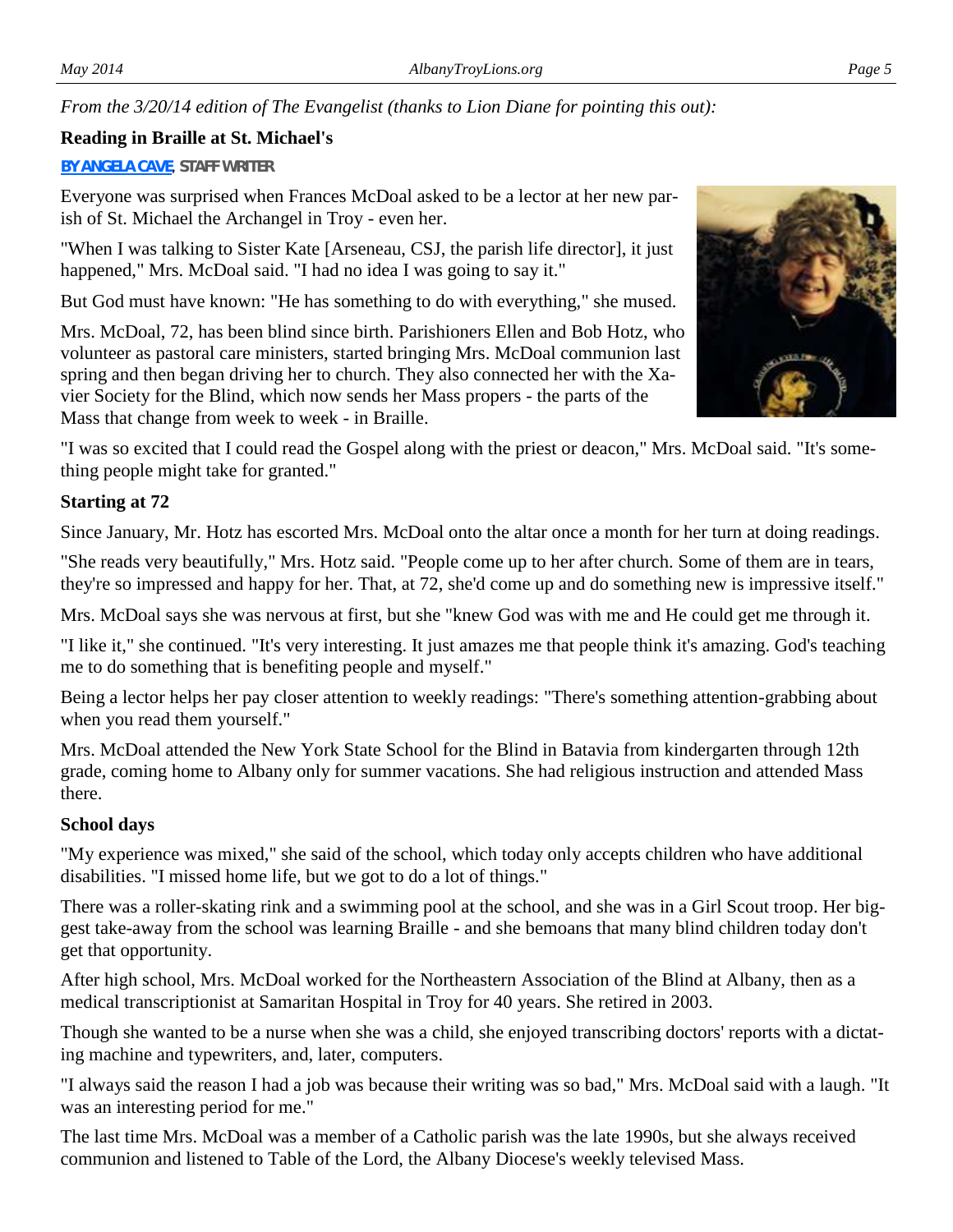# **Supported by faith**

She had her faith tested when she was widowed twice: Her first husband died in a fire at their Troy mobile home in 1994, and her second husband succumbed to pancreatic cancer in 2003.

"In bad times for me, [faith] pulled me through," she said. After her first husband's death, she struggled with the fact that she survived and he didn't. But she heard God say, '"You have work to do.'

"I know that [being a lector] is in His plan," she said. "Reading is something I can give of myself, so it's not as though people are just doing for me."

Mrs. McDoal is also a member of the Albany & Troy Lions Club, where she helps collect glasses and hearing aids. She sorts items at the Regional Food Bank of Northeastern New York and volunteers at American Red Cross blood drives. Her boyfriend is also a member: "I never thought anyone else would be part of my life."

Mrs. McDoal has been going to St. Michael's activities and plans to get more active. "The people are very friendly," she said. "[I] feel so like this is where I should be."





You are cordially insited to altend the Lions Clubs District 20-Y2 Testimonial and Creards Dinner Konoring District Governor Stephen C. Lynch Friday May 16th, Freo Thousand Fourteen 5.30 Cocktails 6:30 Dinner Gidean Putnam Report Sarataga Springs, 91er York Black Fie Optional

RSVP by May 1st to **Lion Mary Claire Noakes** 12 Towner Road Lake Luzerne, NY 12846

Please include dinner choice \$49 per person

**Breaded Chicken Piccata Lemon Caper Sauce** 

Herb-Encrusted Pork Loin **Caramelized Apple** Chutney

**Baked Vegetable Napoleon** Roasted Red Pepper Cream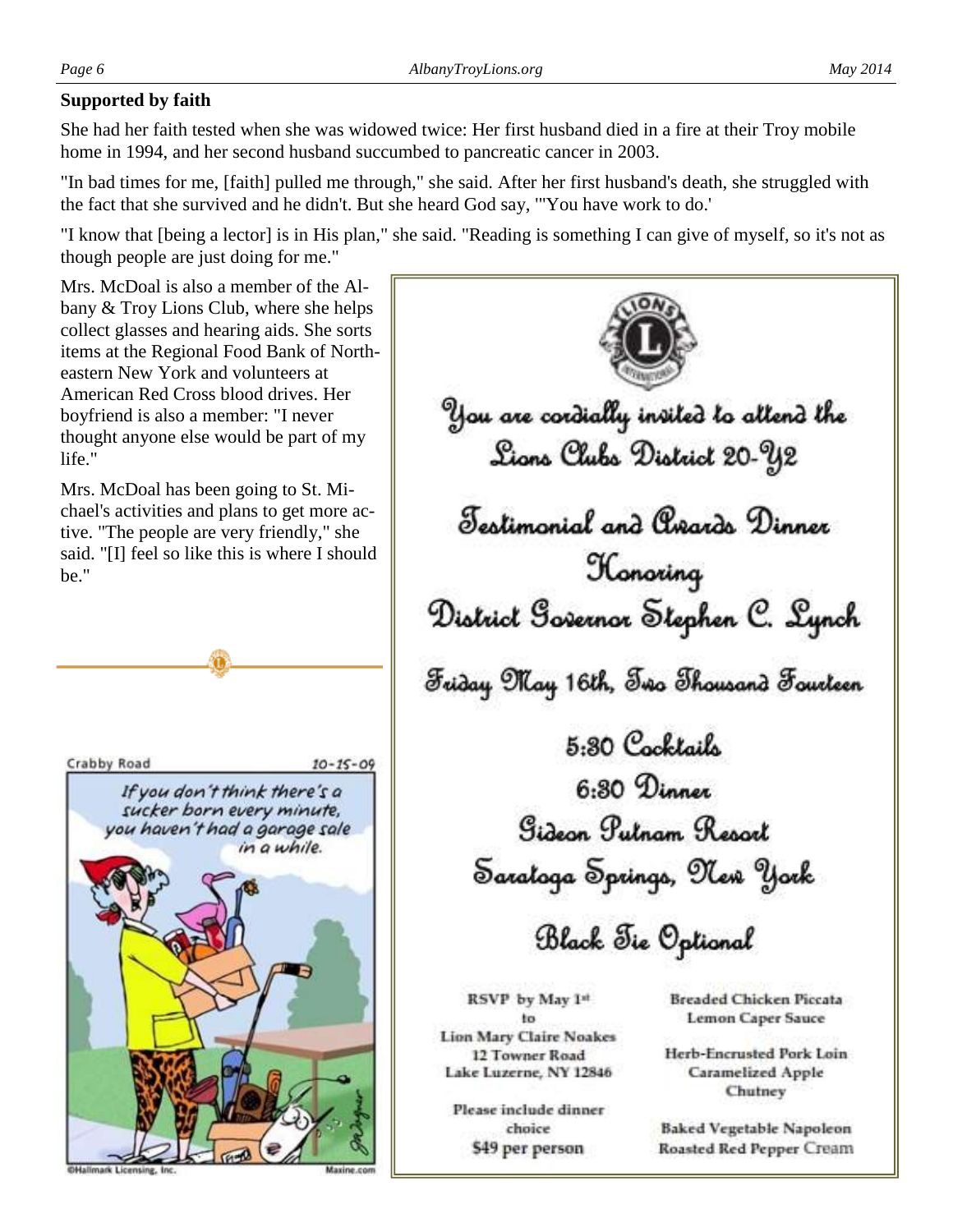# *Happy Birthday!*

Happy **May** birthday to these A&T Lions:

7th - Maryanne Gordon 9th - Elaine Hayner 10th - Vici Harris 13th - Vickie Shahinian 26th - Allen Zieker



### *Happy Anniversary!*

Happy Lions Anniversary to these **April** inductees:

David Arocho - 1 year Phil Harris - 2 years Joann Beach - 10 years Diane Hart - 20 years Jane Chouiniere - 26 years

| May 2014                                                          |                                               |                                         |                                                      |          |                                                |          |  |
|-------------------------------------------------------------------|-----------------------------------------------|-----------------------------------------|------------------------------------------------------|----------|------------------------------------------------|----------|--|
| Sunday                                                            | Monday                                        | Tuesday                                 | Wednesday                                            | Thursday | Friday                                         | Saturday |  |
|                                                                   |                                               |                                         |                                                      | 1        | $\overline{2}$                                 | 3        |  |
| 4<br><b>SSNENY/Lions</b><br><b>Eye Bank</b><br>Annual<br>Meeting* | 5<br>KidSight<br>Screening.<br>See p 3.       | 6<br>KidSight<br>Screening.<br>See p 3. | 7<br>6pm: The<br><b>Auction!</b><br>See p 8.         | 8        | 9                                              | 10       |  |
| $\overline{11}$<br>Mother's Day                                   | 12<br><b>Hearing Cons</b><br>Soc meeting<br>* | 13                                      | 14                                                   | 15       | 16<br>5:30pm: DG's<br>TestImonial.<br>See p 6. | 17       |  |
| 18                                                                | 19                                            | 20                                      | 21<br>6pm: Board<br>meeting at<br><b>Rte 7 Diner</b> | 22       | 23                                             | 24       |  |
| 25                                                                | 26<br>Memorial Day                            | 27                                      | 28                                                   | 29       | 30                                             | 31       |  |

*\* For further info on this and other events around the district, visit [20Y2Lions.org](http://20Y2Lions.org)*

"If you want happiness for an hour -- take a nap.

If you want happiness for a day -- go fishing.

If you want happiness for a year -- inherit a fortune.

If you want happiness for a lifetime -- help someone else."

-- Chinese Proverb